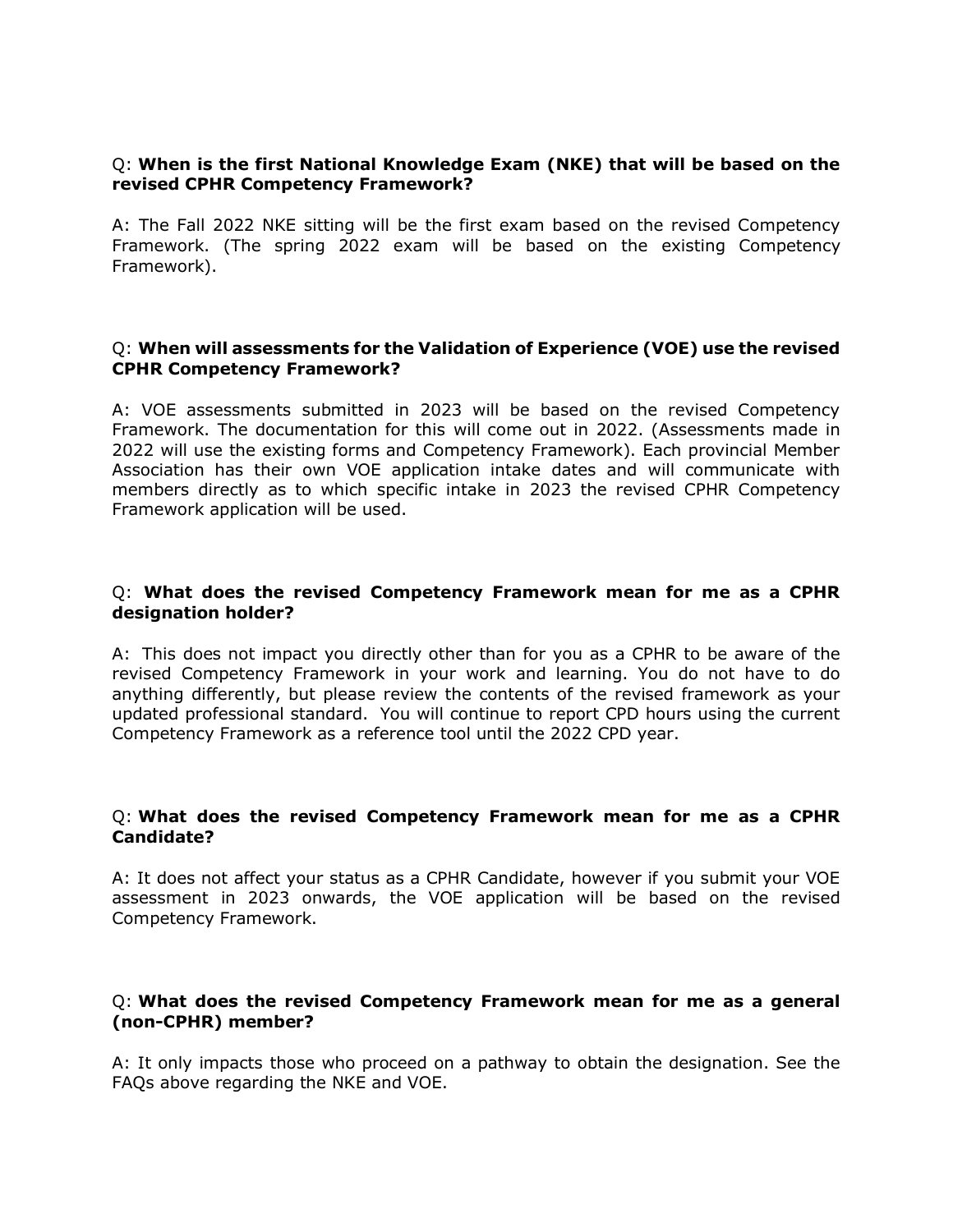## Q: **As a CPHR, does the revised Competency Framework affect my requirements for Continuing Professional Development (CPD) reporting?**

A: No, CPD reporting requirements are unchanged for 2021.

## Q. **I see there are 12 General Competencies in the revised Competency Framework. What should I know about these?**

A: The 12 General Competencies replace the 5 Enabling Competencies in the existing framework. The General Competencies will account for 10% of the NKE when the NKE adopts the revised Competency Framework in fall 2022 (with 90% of the exam testing the HR Specific Competencies at that time).

# *FAQs Relating to Post-Secondary Institutions, Students & Graduates*

## Q: **As a graduate of a CPHR accredited post-secondary program, are there any changes to how or when I need to apply for the NKE waiver?**

A: There are no changes to the NKE waiver application – please refer to your provincial CPHR Member Association for details.

However, there is a new time requirement being introduced for graduates of accredited programs after January 1, 2022. Graduates of accredited programs after January 1, 2022 have 5 years from their graduation date to apply for the NKE waiver.

All graduates who have graduated under existing accreditation agreements *prior* to January 1, 2022 have until August 2025 to claim the NKE waiver through their provincial Member Association *irrespective of their graduation date* (as long as all other criteria are met), or 5 years from graduating, whichever is the latter. For example, an individual with a graduation date in 2016 would have until August 2025 to claim the NKE waiver.